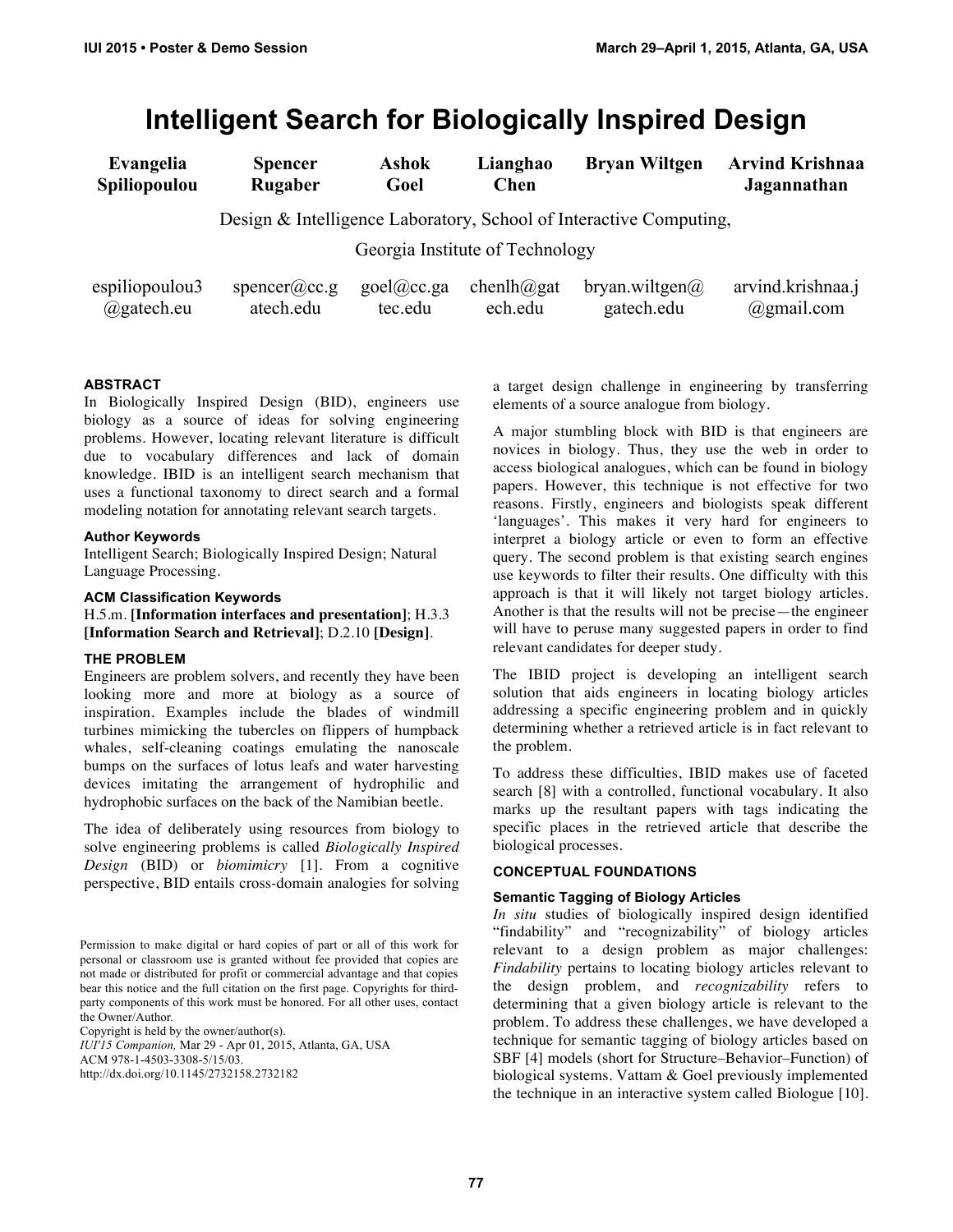Controlled experiments with Biologue indicate improvements in both findability and recognizability of biology articles. However, Biologue deals with only a small corpus of biology articles, and the semantic tags are handcoded. The question becomes to what extent can we identify semantic markers through natural language processing and tag them to help the engineers identify relevant articles on the web?

#### **Functional Modeling with SBF**

IBID makes use of SBF models in order to overcome these obstacles in biologically inspired design. SBF is a modeling notation, originally developed for describing mechanical devices. The *Structure* of a system consists of its physical components and substances and the connections among them. The *Behavior* of the system describes the causal mechanism that achieves the system's Function. Finally, the *Function* of a system is an abstraction over externally visible behavior that describes the system's purpose. The idea behind the IBID project is similar to Biologue: SBF models are an efficient way to classify and retrieve biology papers.

Article tagging is enabled by constructing the SBF model of each paper. This tagging is later used during search in order to filter results by any element(s) of the SBF model. This



# IBID - Intelligent Biologically Inspired Design

#### **Figure 1: Faceted search for biology articles.**

leads us to IBID's first research hypothesis; SBF elements as indices can improve precision of retrieval versus traditional keyword search.

The second area where SBF tagging is used concerns relevancy checking. It is the second research hypothesis of IBID that SBF models constitute an efficient way to represent an article's content and mechanisms. In this way, SBF tagging can improve an engineer's ability to perform relevancy checks on identified articles.

To better understand functional modeling with SBF, consider a hypothetical electric glue gun. The Function of this glue gun is to apply adhesive to a surface. The glue gun achieves this function with the following Behavior. (1)

Some external stimulus (the user plugging in the gun's power cord) causes electricity to flow through the gun. (2) The flow of electricity within the gun causes it to heat up its nozzle. (3) Another external stimulus (the user squeezing the glue gun's trigger) causes the gun to push the solid glue stick against the hot nozzle, which liquefies the glue. (4) Continued pressure causes the gun to extrude the liquid adhesive. Finally, (5) the liquid adhesive comes into contact with the target surface. The Structure of this glue gun includes components, such as the nozzle of the gun, its trigger, its power cord, the chamber of the gun, the glue stick, and the target surface, and substances, such as the electricity that flows through the gun. Structure also describes how the components are connected; for example, that the glue stick is inside the chamber of the gun.

**Functional Taxonomy and Natural Language Processing** In order to facilitate the search by engineers of biology articles, we created a common, functional, controlled vocabulary. The key aspect is *function* as both biological organisms and engineering devices perform functions, such as transporting water.

We have developed such a taxonomy of functions that provides a controlled vocabulary common to biologists and engineers. It derives from two existing sources: the Functional Basis [2] and the Biomimicry Institute [3].

Our functional taxonomy is used for two purposes. First, when an engineer wishes to search for a biological mechanism, he or she may use IBID's faceted search interface, which makes use of items selected from the taxonomy to filter potential responses.

The second use of the functional taxonomy occurs when biology papers are analyzed. Of course, these papers use words that are not in the taxonomy. We have therefore constructed an algorithm that makes use of existing Natural Language Processing (NLP) resources, specifically the Stanford Parser, WordNet, VerbNet and PropBank. In brief, the Stanford Parser [5] produces a syntax graph (dependency graph) expressing each sentence of a paper in terms of its parts of speech and their relationships. The parser also determines the *root verb* of the sentence. Our algorithm tries to locate this verb by first looking in the taxonomy and then in VerbNet [9] and WordNet [6]. If the verb occurs only in WordNet, the algorithm tries to find the closest VerbNet verb to it, where *closeness* is determined using synonym and hyponomy (isA) relationships.

The reason IBID's algorithm targets VerbNet is that VerbNet provides a set of expected lexical participants, expressed as frames, for sentential occurrence of each verb. For example, if the verb is *transport*, VerbNet indicates that there should be an agent for doing the transporting and an object being transported. VerbNet is closely associated with PropBank [7], and PropBank provides a set of rules for mapping syntax graphs to VerbNet frames. For example, PropBank can map both active and passive sentences about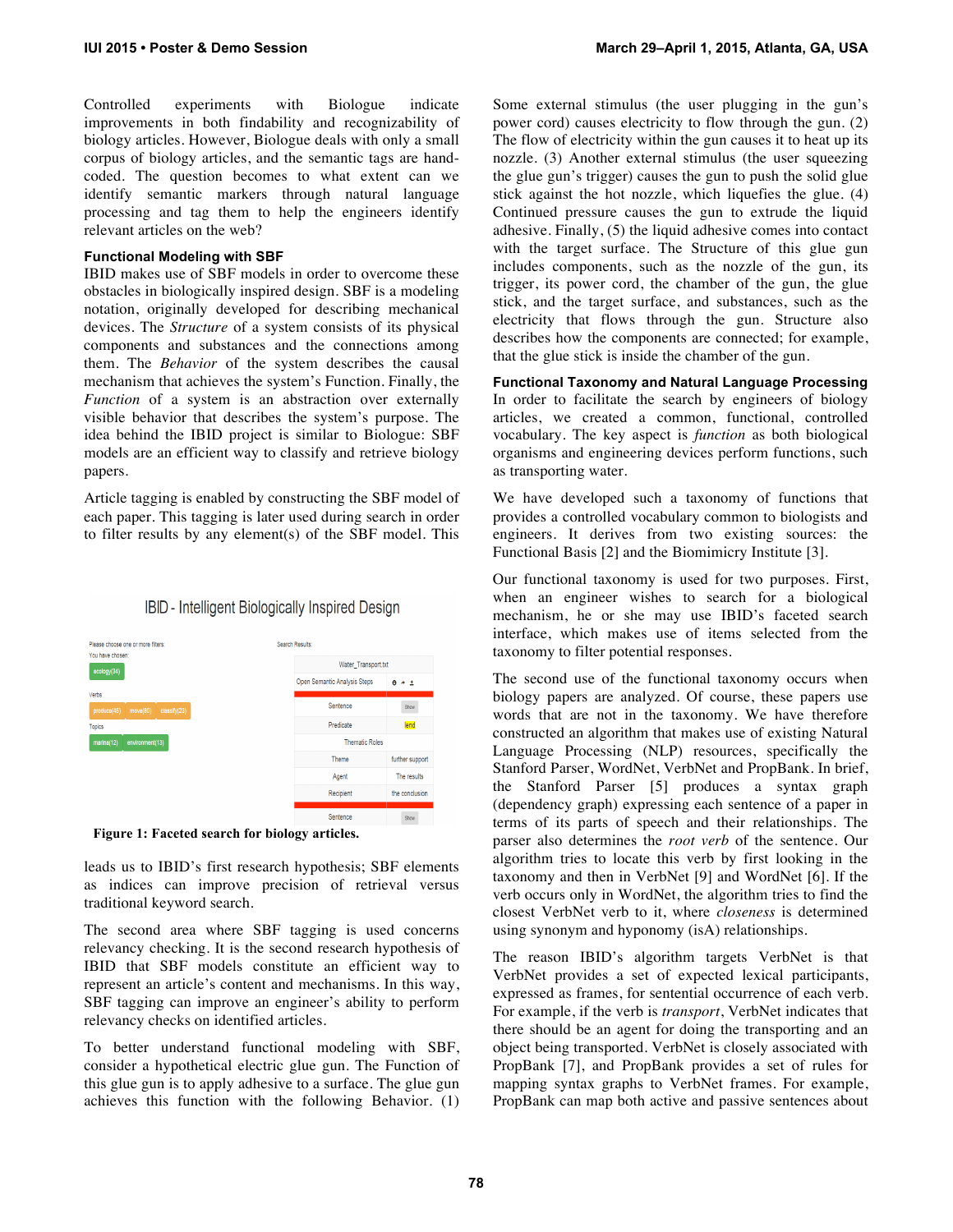# **IBID - Intelligent Biologically Inspired Design**

| ADMINISTRATOR INTERFACE - Documents View                                                             |                                     |                  |                                 |  |  |  |
|------------------------------------------------------------------------------------------------------|-------------------------------------|------------------|---------------------------------|--|--|--|
| Cancel upload All <b>in Delete All</b><br>Start upload All<br>+ Add files.<br>So to Ontology Manager |                                     |                  |                                 |  |  |  |
|                                                                                                      |                                     |                  |                                 |  |  |  |
| $\qquad \qquad \Box$                                                                                 | File Download URL                   | Metadata Options | Other Actions (no confirmation) |  |  |  |
| $\qquad \qquad \qquad \qquad \qquad \qquad$                                                          | Aquaporin-facilitated-diffusion.txt | + Add Meta data  | <b>in</b> Delete                |  |  |  |
| $\Box$                                                                                               | Camel_respiration.txt               | + Add Meta data  | <b>in</b> Delete                |  |  |  |
| $\qquad \qquad \qquad \qquad \qquad \qquad$                                                          | Mangroves.txt                       | + Add Meta data  | <b>in</b> Delete                |  |  |  |
| $\qquad \qquad \qquad \qquad \qquad \qquad$                                                          | Report (1).pdf                      | + Add Meta data  | <b>in</b> Delete                |  |  |  |
| $\qquad \qquad \qquad \qquad \qquad \qquad$                                                          | Water_Transport.bt                  | + Add Meta data  | <b>in Delete</b>                |  |  |  |
| $\qquad \qquad \qquad \qquad \qquad \qquad$                                                          | birds.txt                           | + Add Meta data  | <b>in</b> Delete                |  |  |  |
| $\qquad \qquad \qquad \qquad \qquad \qquad$                                                          | cellulose.txt                       | + Add Meta data  | <b>in</b> Delete                |  |  |  |
| $\qquad \qquad \qquad \qquad \qquad \qquad$                                                          | transport_of_fatty_acids.txt.txt    | + Add Meta data  | $\widehat{\mathbf{m}}$ Delete   |  |  |  |
|                                                                                                      |                                     |                  |                                 |  |  |  |
| Convert Selected to text<br>← Begin Analysis                                                         |                                     |                  |                                 |  |  |  |
|                                                                                                      |                                     |                  |                                 |  |  |  |

**Figure 2. IBID Administrator interface for uploading and analyzing biology papers.**

water transport into the same VerbNet frame. Thus, the output of the algorithm is a frame capturing a sentence's content in terms of slot fillers in the frame, thus providing a semantic analysis of the frame's Function.

Here is an example of how the sentence "The pipe transports water from the container" is processed. The algorithm takes *transport* and finds the relevant frames from VerbNet. Two candidate frames correspond to the parses "NP V NP PP.initial\_location" and "NP V NP PP.destination". From these two frames, IBID's algorithm chooses the first as the second cannot map all the words.

#### **Output Frame:**

**Theme**: water

**Source**: container

**Predicate**: transport

**Agent**: pipe

#### **IBID Functionality**

IBID supports three use cases: First, IBID enables engineers to search for biology papers that can be used for biologically inspired design solutions to engineering problems. Engineers are able to perform either faceted or keyword search on the engineering problems and receive a sequence of biology papers, sorted by relevance, as results. Figure 1 is a screen capture of the faceted search interface.

In the second use case, administrators can add biology papers to IBID's database, either by directly uploading them or by providing a URL. Administrators are able to analyze any paper in the database and produce an SBF model as a result. Currently, PDF files and text files are accepted, with the PDF files being converted to text for analysis. Figure 2 is a screen capture of an example of what an administrator may see in this use case.

The third use case is when a knowledge engineer wishes to update IBID's functional taxonomy. This situation occurs when a biology paper contains a verb that cannot be identified using the algorithm described above. Allowed edits include additions, deletions and reorganizations.

# **IBID IMPLEMENTATION**

IBID is accessed by a web browser. On the client side, IBID uses dynamically generated HTML and Javascript. Interaction with the IBID server is via PHP communicating with a MySQL database. Analysis is performed by a Java application that interfaces with the Stanford Parser.

The core element of the application is the Analyzer. It takes as input a biology article in text form and outputs an SBF model of any biological mechanisms found in it. In addition, the database is updated, and various reports are generated. When a user searches for a specific Function, such as *transport,* IBID queries and returns the papers that match with that Function most closely. Selected facets can be used to refine the search to, for example, locate biological mechanisms that transport *water*.

The IBID user interface is generated from information in the database. For example, the Function facet of the search page is populated from the taxonomy stored in the database. Standard AJAX techniques are used to accomplish this.

#### **STATUS**

IBID is a working prototype. As we mentioned before, the ultimate goal is to be able to construct a full SBF model from any given text with biology content. These SBF models will then be used for tagging and searching in the database of analyzed papers. Currently, IBID focuses mainly on Functions, which are the crucial component for cross-domain search. We are able to locate and analyze all Functions in any text no matter if it is related to biology. In order to realize this we make use of the resources described in the *Functional Taxonomy and Natural Language Processing* section above. The error rate on the analysis of Functions is relatively low for terms immediately closely related to the verb (like subject/verb relationships). Although it increases in more complicated sentences, we